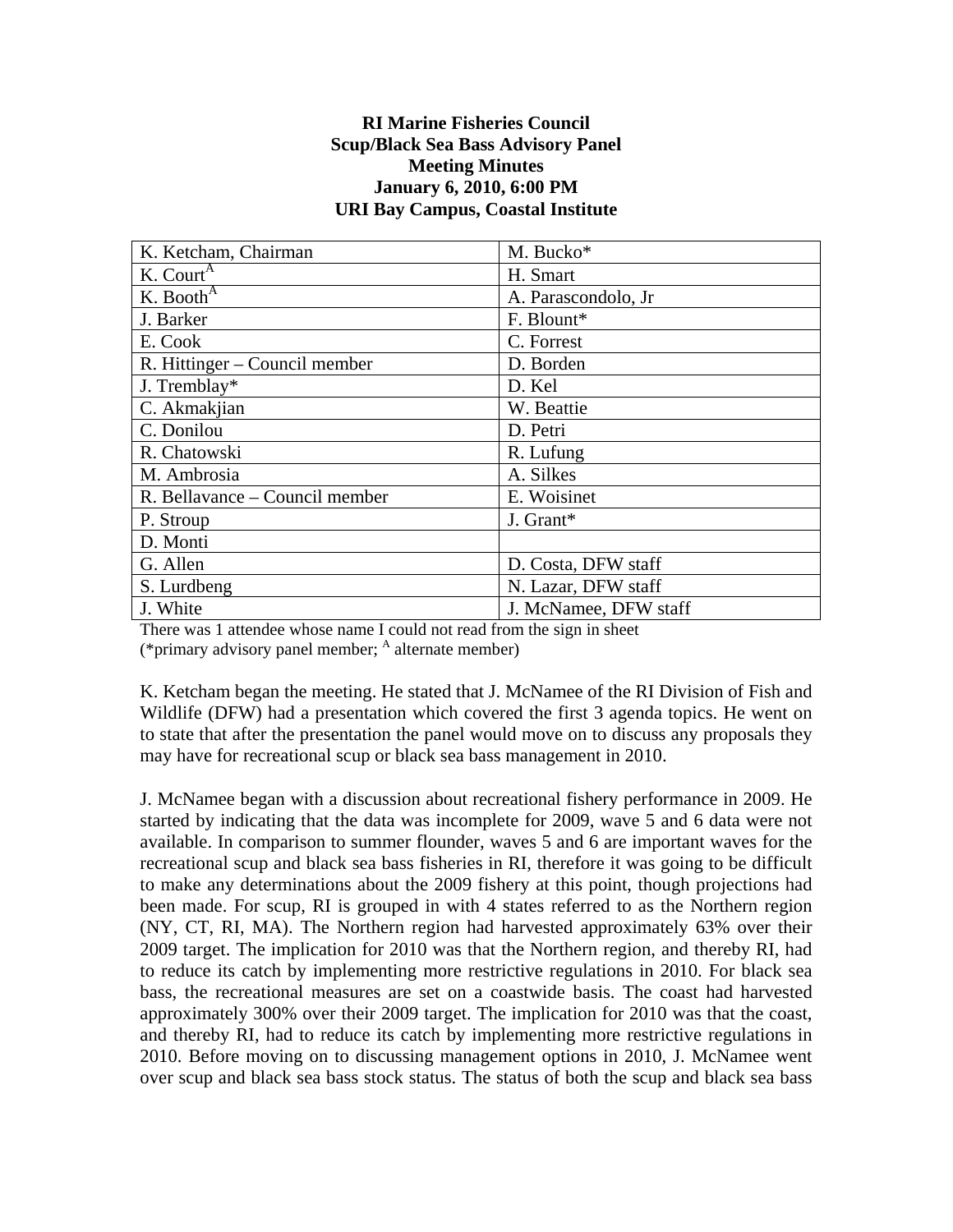stocks was that they are in very good shape, were not overfished, overfishing was not occurring, and both stocks were considered to be rebuilt.

J. McNamee finished by indicating that the DFW supported any measures that met the approved methodology for reduction of catch. However, J. McNamee went on to say that things were still very much in flux at this time. Scup recreational data was currently undergoing a review which may result in a decrease in projected harvest for 2009. As well, black sea bass was being re-discussed by both the Monitoring Committee and the Science and Statistical Committee (SSC), which may or may not result in an increase in TAL for 2010. J. McNamee indicated that the DFW would be fully involved in all of these deliberations.

K. Ketcham wanted to make a comment before moving to a discussion of any proposals that the group may have. He stated that the regional approach for scup had worked to the detriment of RI and he felt that RI had been paying for overages in other states since the very first year of implementation. He stated that they had in essence given up the recreational scup fishery when they moved to the regional approach.

The panel began their discussion on scup. F. Blount stated that the regional approach had terminated the fall fishery for scup in RI, which he felt had been a great fishery. He went on to state that he would really like to see that fall fishery again in RI, even if it meant losing the so called bonus season (the separate season with higher minimum size and higher bag for party and charter modes). He also stated that the DFW should consider removing ourselves from the region.

M. Bucko asked where the overages had come from for scup. J. McNamee stated that the highest landings had come out of the bonus seasons from NY (in the fall) and MA (in the spring). M. Bucko concluded by stating that he would support removing RI from the region, especially if the bonus season were terminated, because he felt one of the biggest reasons for going to the regional approach was to get data that was precise enough to split modes for the bonus season. If the bonus season were ended, the need to be in the region would be less.

J. White stated that these very restrictive seasons were especially difficult on the charter operators with federal permits because they had to decide if they needed to renew their federal permits or not. This created a large burden because there is always the threat that they would not be able to get a permit again if they did not keep it, and this had people hanging on to their federal permit even if it hurt them financially in the short term.

The panel had a discussion on how the region started. During the discussion the panel made the comment that better data was needed for recreational fisheries.

At this point A. Parascondolo gave a brief synopsis of the commercial floating fish trap (FFT) scup proposal that they would like brought forward for the next public hearing (see full proposal attached). The gist of their proposal was that they would like to be unrestricted as far as possession limits in the commercial FFT scup fishery. They felt that